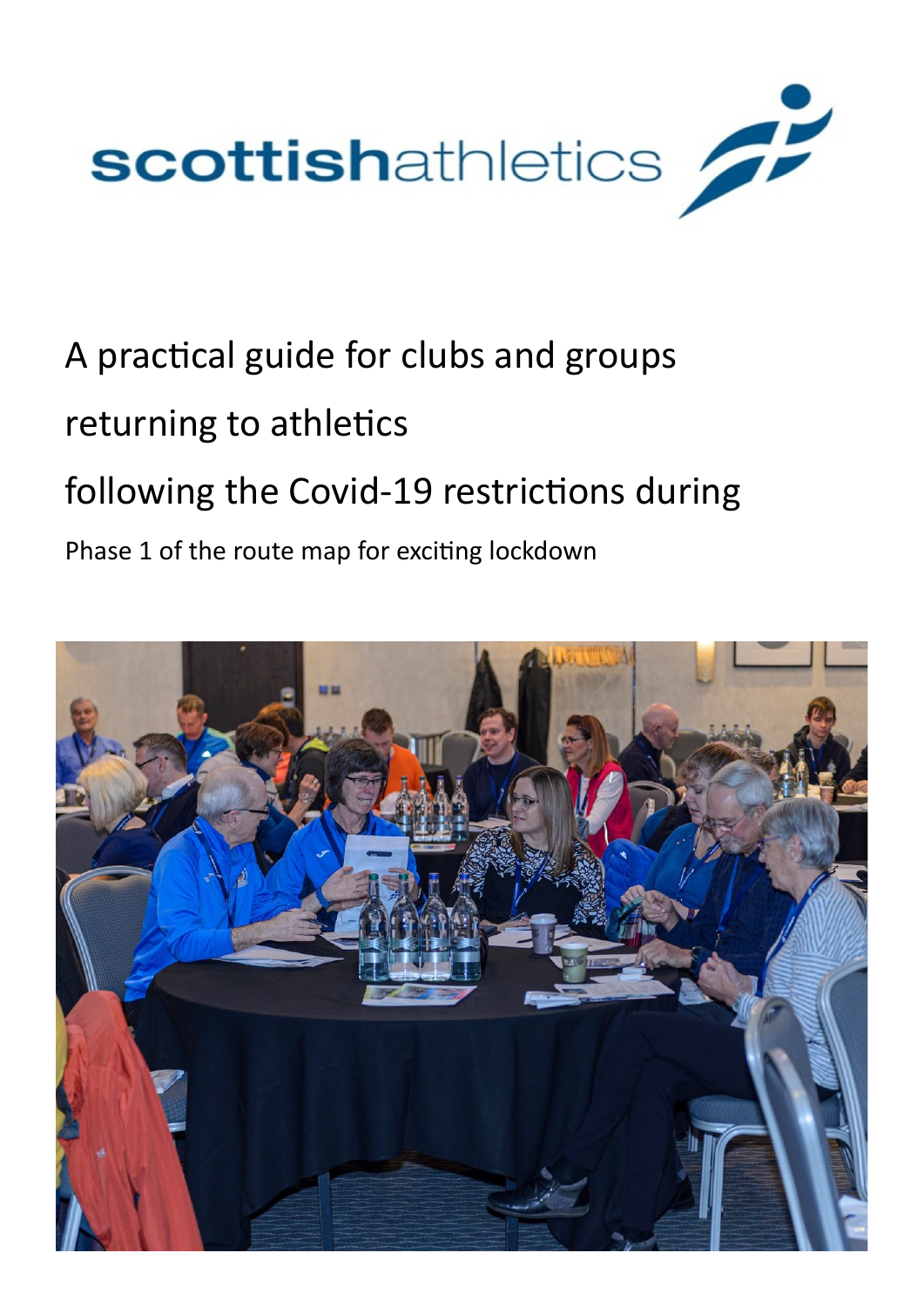



The guidelines in this document relate to phase 1 of the Scottish Government's COVID-19 route map through and out of the crisis.

This phase:

- 1. Allows unrestricted outdoors exercise adhering to distancing measures and noncontact outdoor activities in the local area.
- 2. Permits people to use outdoor spaces for recreational purposes.
- 3. Allows one household to meet with another household outdoors, in small numbers, but with physical distancing required.
- 4. Information on the Scottish Government's approach to managing covid-19 is available at [www.gov.scot/coronavirus](http://www.gov.scot/coronavirus-covid-19/)-covid-19/

This practical guide, prepared by our team in consultation with **sport**scotland, Scottish Government and Children First, outlines the steps **scottish**athletics would like athletics clubs to consider during phase 1 of the route map through and out of the crisis.

During phase 1 facilities will remain closed and club training sessions can not take place.

The steps proposed during phase 1 are mostly preparatory to enable clubs to resume operations in a planned and safe manner at the appropriate time.

Further advice on the subsequent phases will be provided to clubs in due course.



Our measures and procedures are under constant review and updated as advice from government, health authorities and the national agency for sport evolves in line with the gradual lifting of restrictions.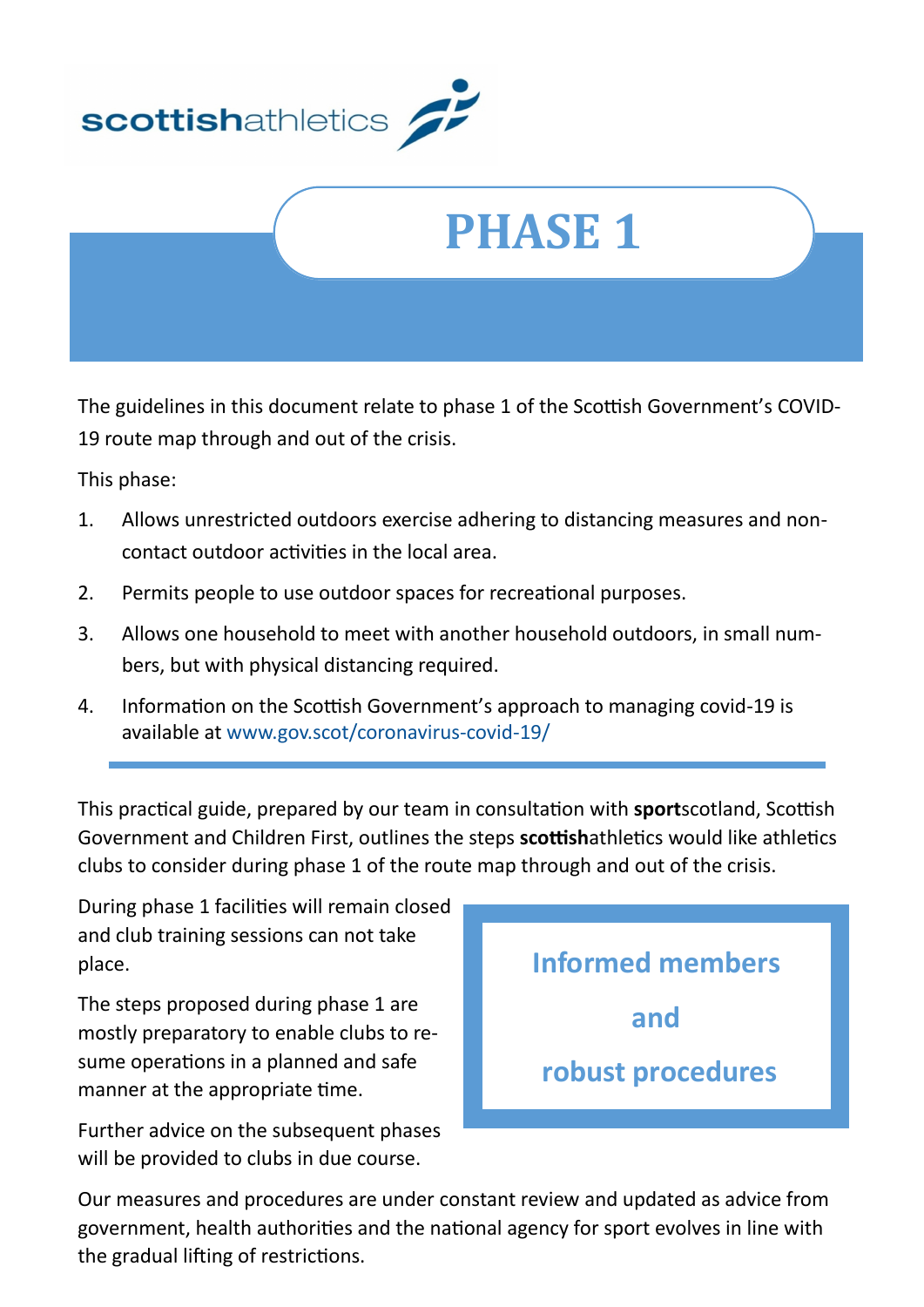

#### **1. Club Access**

#### **Clubs and their facilities are closed during phase 1**

- All facilities should remain closed including clubhouses, toilets, locker rooms, retail outlets and activity areas.
- However, clubs should now begin to plan for eventual reopening to ensure access to the clubhouse and training facilities complies with guidance issued in the relevant phase.
- **scottish**athletics will issue further guidance to clubs for phase 2, 3 and 4.

#### **2. Covid-19 Coordinator**

Clubs should appoint a Covid-19 Coordinator or coordinators responsible for managing issues and queries relating to the Covid-19 pandemic. The Coordinator must work in close cooperation with the club committee who will approve all measures developed.

In phase 1 the Coordinator should:

- Be aware that guidance can change quickly and should ensure they are working to current guidance issued by Scottish Government and **scottish**athletics.
- Ensure club athletes and coaches are aware of and adhere to this and related guidance issued by Scottish Government and **scottish**athletics.
- Ensure all club facilities are not utilised during this phase of reopening.
- Begin to plan for the clubs safe return to operation and that all arrangements are compliant with Scottish Government and **scottish**athletics guidelines.
- Ensure that sufficient Covid-19 information posters are clearly exhibited in all areas of the club/facilities [https://](https://www.hse.gov.uk/) [www.hse.gov.uk/](https://www.hse.gov.uk/) .
- Plan and prepare to operate a booking system for all training sessions and facilities access in the later re-opening phases. This will help with the government's contact tracing initiative where necessary.
- Develop a communication strategy to ensure that when facilities re-open the athletes/coaches/parents are aware of all Scottish Government/**scottish**athletics/club guidelines associated with the club facilities and their respective roles.
- Ensure when facilities do re-open in later phases that the club can collate and maintain accurate records of who attends their facilities. This is required to support the Scottish Governments contact tracing initiative .
- Ensure that the contact details for all members are up to date as this will support the Scottish Governments contact tracing initiative.
- Guidance from Health Protection Scotland can be found by following this link [www.hps.scot.nhs.uk/web](http://www.hps.scot.nhs.uk/web-resources-container/covid-19-guidance-for-non-healthcare-settings/)-resources[container/covid](http://www.hps.scot.nhs.uk/web-resources-container/covid-19-guidance-for-non-healthcare-settings/)-19-guidance-for-non-healthcare-settings/